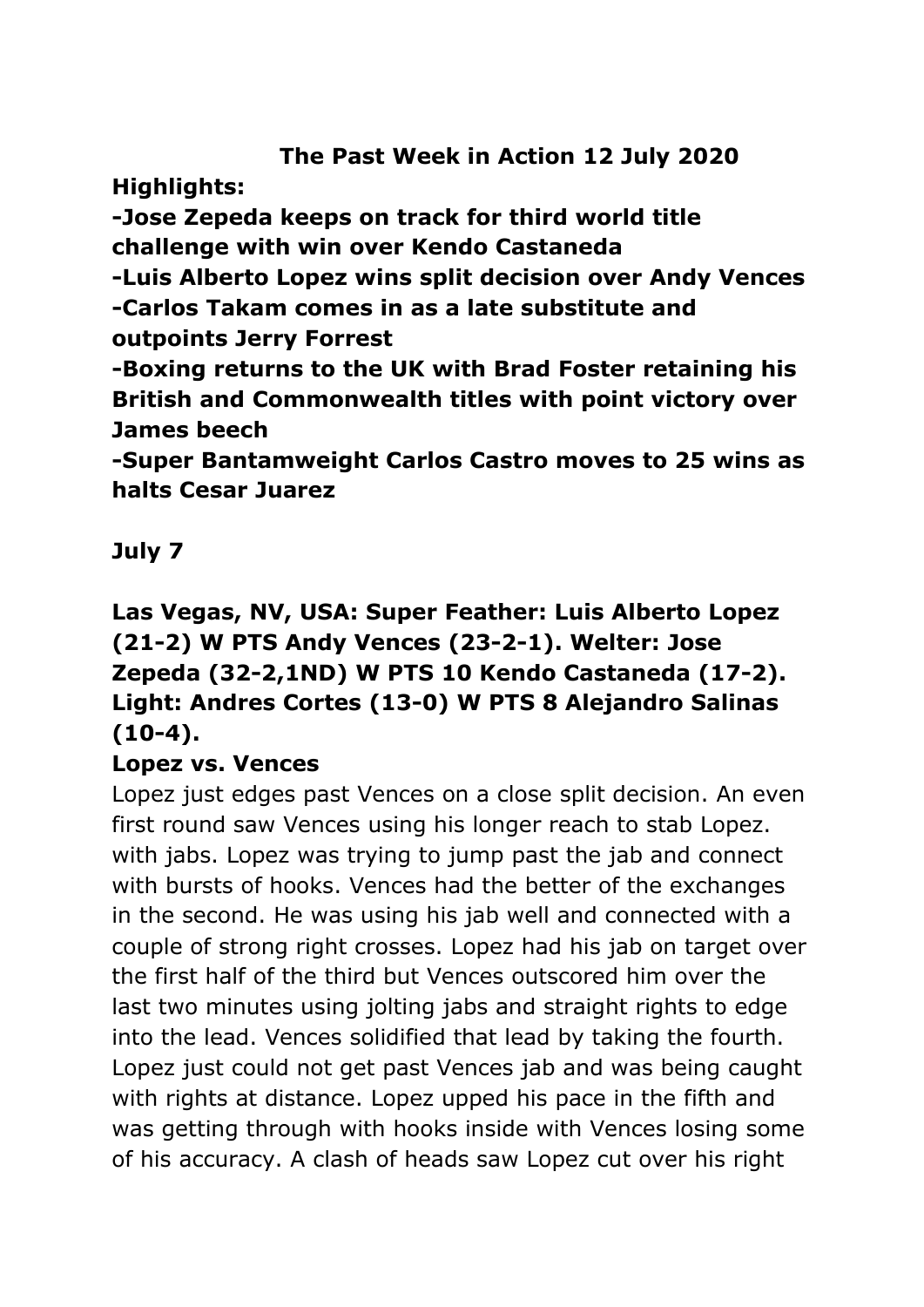eye and Vences suffer a small cut on his forehead. The referee asked the doctor to examine Lopez's cut but the fight continued with Lopez getting the better of some wild exchanges. Lopez attacked fiercely in the sixth and a huge right uppercut had Vences staggering badly and in trouble. He was fighting through a fog. Lopez was clubbing him with rights and driving him around the ring with punches jarring Vences as he struggled to stay up and somehow he made it to the bell. It was Vences landing the big punches in the seventh until a clash of heads resulted in a cut over the left eye of Vences. The doctor decided the cut was not serious enough for the fight to be halted and Vences continued to outscore Lopez with long lefts and rights. The pace dropped in the eighth but Lopez just did the better work only for Vences to press hard in the ninth and take the round scoring with some good rights to the head. He also outscored Lopez in the tenth with Lopez's work rate dropping off. Scores 96-94 twice for Lopez and 96-94 for Vences. I saw Vences as the winner but it had been a hard close fight. An important win for Mexican Lopez who has won 9 of his last 10 fight with the loss coming against unbeaten Ruben Villa. He did well to win this one as he suffered a broken thumb. Now he will look to crash the world ratings. A bad thirteen months for Vences as he lost his unbeaten record against Albert Bell in June last year. His next fight will be crucial in deciding whether he has hit his ceiling.

#### **Zepeda vs. Castaneda**

Zepeda comprehensively outpoints an aggressive but limited Castaneda. Zepeda outboxed Castaneda without every really going in to high gear. He constantly found gaps for his southpaw jabs and frustrated Castaneda's attempt to counter with some great defensive work. He was constantly changing angles and raking Castaneda with accurate shots from both hands. Castaneda tried switching to southpaw a few times but it made no real difference which guard he adopted. Zepeda seemed comfortable at just boxing on the back foot and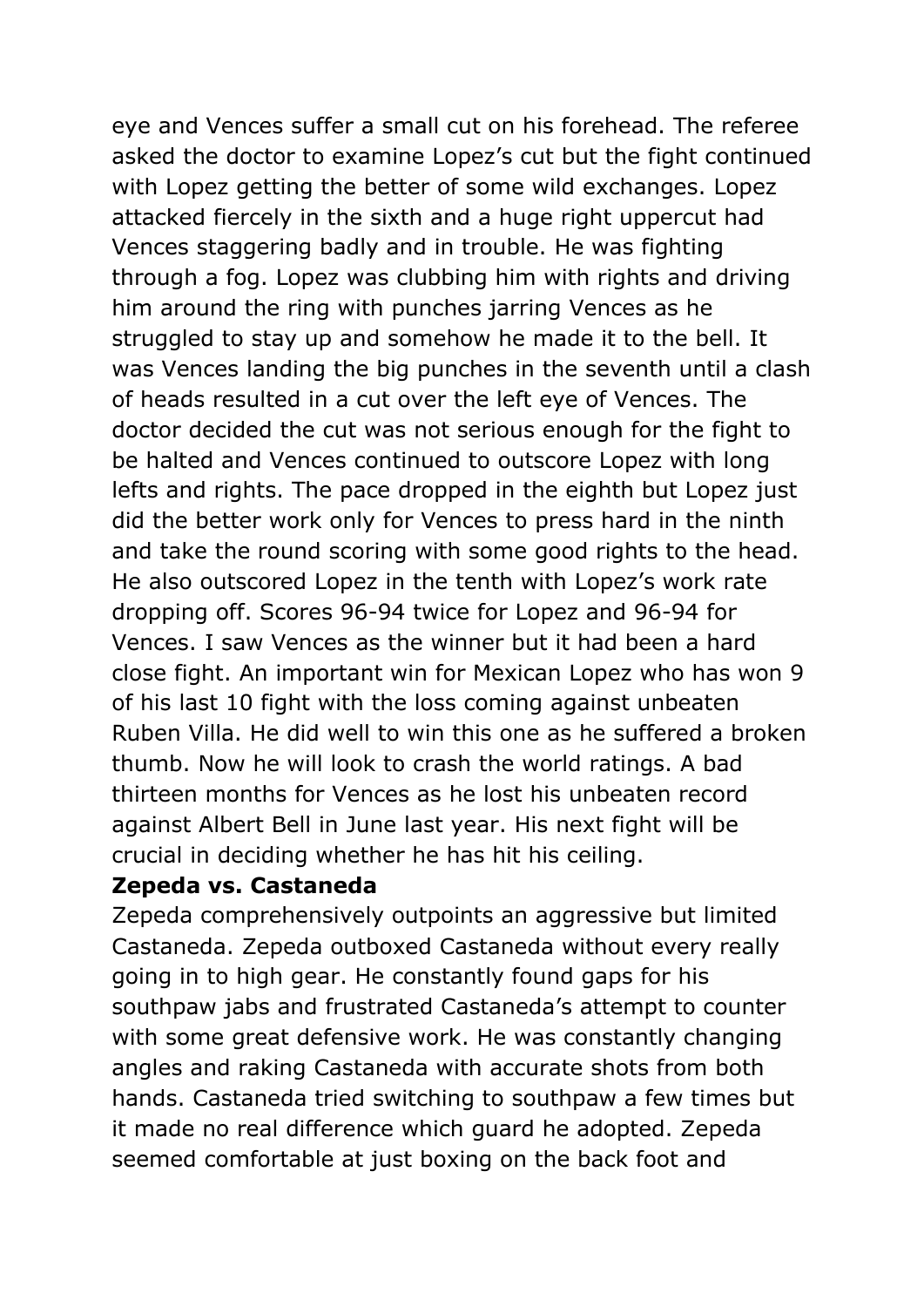winning the rounds without really sitting down on his punches and going for an inside the distance finish. Castaneda just could not find a way into the fight he was not quick enough to pressurise Zepeda. Castaneda had some success over the seventh and eighth rounds as Zepeda seemed to coast his way through those rounds before taking charge again over the closing two rounds to ease his way to the decision. Scores 98- 92 twice and 97-93 for Zepeda. The 31-year-old Californian is due some luck in a world title fight. When he fought Terry Flanagan for the vacant WBO light title in 2015 he had retire after two rounds with a dislocated shoulder and in February last year lost a majority verdict to Jose Carlos Ramirez for the WBC super light title. He is No 3 with the WBC so he has good chance of getting a third title shot next year. Texan Castaneda came in as a substitute when Ivan Baranchyk was injured. He had scored useful victories over 24-3 Eudy Bernardo and 20-2 Stan Martyniouk This is his second loss in a row having dropped a majority verdict against unbeaten Yomar Alamo in February. He was not expected to win here but he gave Zepeda ten useful rounds of work.

#### **Cortes vs. Salinas**

This was the fight of the night as Cortes extended his 100% record. From the opening bell these two ignored the niceties and spent eight rounds trying to knock bits off each other. Pressure from Salinas forced Cortes to fight with his back against the ropes in the early action. Cortes was countering well and just stealing the points but was cut over his left eye in a clash of heads in the second round. Salinas had a big fourth as late in the round a hard right stunned Cortes and he went down on one knee. That gave Salinas an edge in the scoring but Cortes recovered quickly and as Salinas slowed Cortes battled back and then forged ahead with a strong finish to take a deserved decision. Scores 79-73, 77-74 and 76-75 for Cortes which illustrated how close and difficult to score many of the rounds were. Las Vegan Cortes, 23, is making good progress.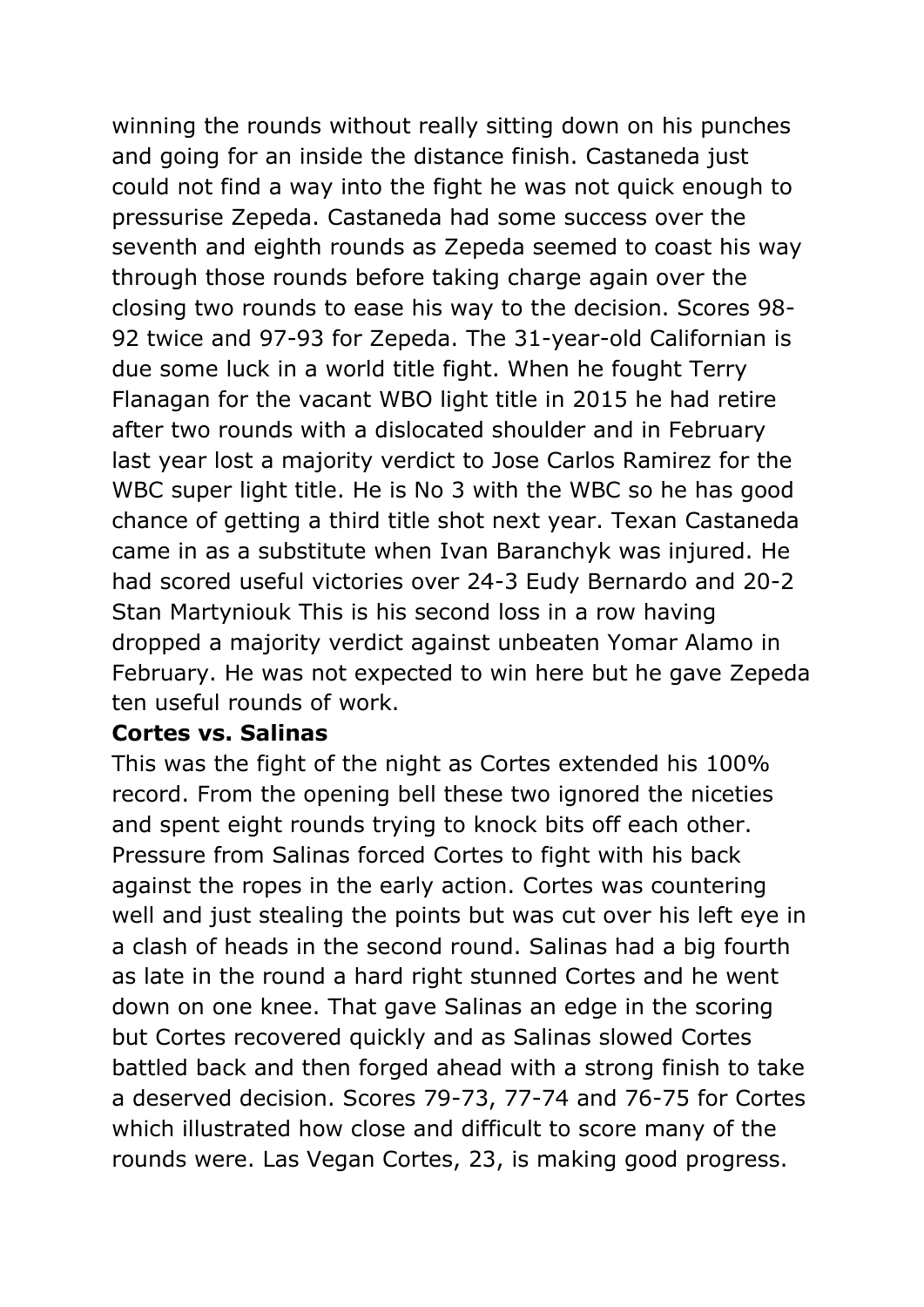Salinas from Ohio has now lost 3 of his last 4 fights. All against unbeaten opposition.

# **July 9**

# **Las Vegas, NV, USA: Heavy: Carlos Takam (39-5-1) W PTS 10 Jerry Forrest (26-4). Super Bantam: Carlos Castro (26-0) W RTD 4 Cesar Juarez (25-9). Takam vs. Forrest**

Takam comes in at short notice and outpoints Forrest in a dull contest. Takam fought a more controlled fight than normal. He was bouncing on his toes and outboxing a negative Forrest who seemed reluctant to commit himself and allowed Takam to take the first round. Forrest was more positive in the second coming forward behind his southpaw jab but neither fighter was throwing much or landing much. Takam is no speedster but he was quicker and getting his punches off first to take the third and fourth rounds. Takam was cut over his right eye in the fifth but again did enough to take the round with Forrest just not active enough. Takam took the sixth. He used his 20lbs extra weight to force Forrest back scoring with a series of rights and working Forrest over on the ropes. The seventh and eighth went to Forrest's as he connect with some goods lefts eating into Takam's lead. Takam's work rate dropped and he was clinching more. Takam was on his toes in the ninth bouncing around and spearing Forrest with single punches. Forrest was lumbering forward for all three minutes but was too slow with his footwork and his punches. Both landed some clubbing shots in the last with Takam just that bit more accurate. Scores 98- 92, 97-93 and 96-94 all for Takam. The 39-year-old Cameroon-born Frenchman came in at just two weeks notice after Jarrell Miller yet again tested positive. He tired late but his higher punch output deservedly got him the decision. He had been scheduled to face Oscar Rivas next Tuesday but injury ruled Rivas out and although Takam's father had died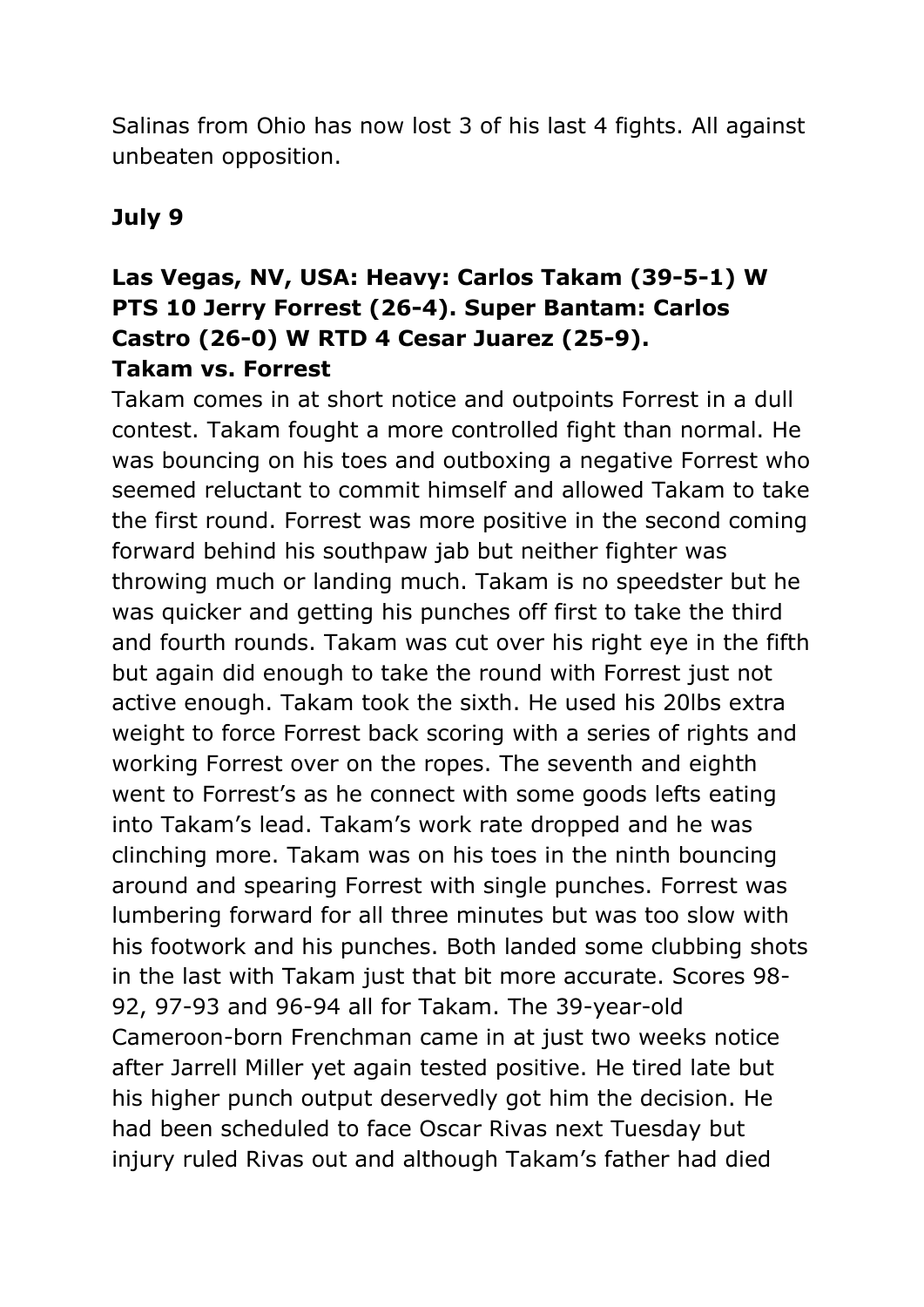just a week ago he felt this was an opportunity he could not pass up. He has lost big fights against Alex Povetkin, Joseph Parker, Anthony Joshua and Dereck Chisora but winning here keeps his hopes of another big fight very much alive. Forrest was a disappointment. He had taken unbeaten Jermaine Franklin to a split decision loss. He was slow and crude at times with poor footwork and has scored his wins on the backwoods circuit.

#### **Castro vs. Juarez**

Castro pounds a gutsy Juarez into a fourth round retirement. Good first round for Castro. With his much longer reach he was popping Juarez with jabs and catching him with rights when Juarez came forward. Juarez had a little success when he could take Castro to the ropes but that was a rare event. Castro was keeping Juarez on the end of his jab in the second and when Juarez tried to lunge inside he was staggered by a right. Juarez has a solid chin and he was soon coming forward again and drawing Castro into some exchanges but Castro was the one scoring with the better punches. Castro was using his jab to set Juarez up for overhand rights in the third and he again staggered Juarez with a couple of rights to the head. A focused body attack had Juarez backing up and he was taking some serious hurt at the bell. Castro handed out some savage punishment in the fourth. He was cutting Juarez in half with hooks to the body and staggering him with hooks and uppercuts to the head. Juarez would not fall but his corner wisely retired their man at the end of the round. Castro, 26, has climbed to No 3 with the WBC after victories over 32-1 Genisis Servania, 18-2 Mario Diaz and former WBC super bantam title challenger Jesus Ruiz. The IBF and the WBO also have him in the top 10 so 2021 could see him scrapping for a world title. He is a very upright stylist with a strong jab and good variety in his punches. Juarez has lost to Nonito Donaire and Isaac Dogboe in title fights but took a beating when being floored and stopped by unbeaten Angelo Leo in December.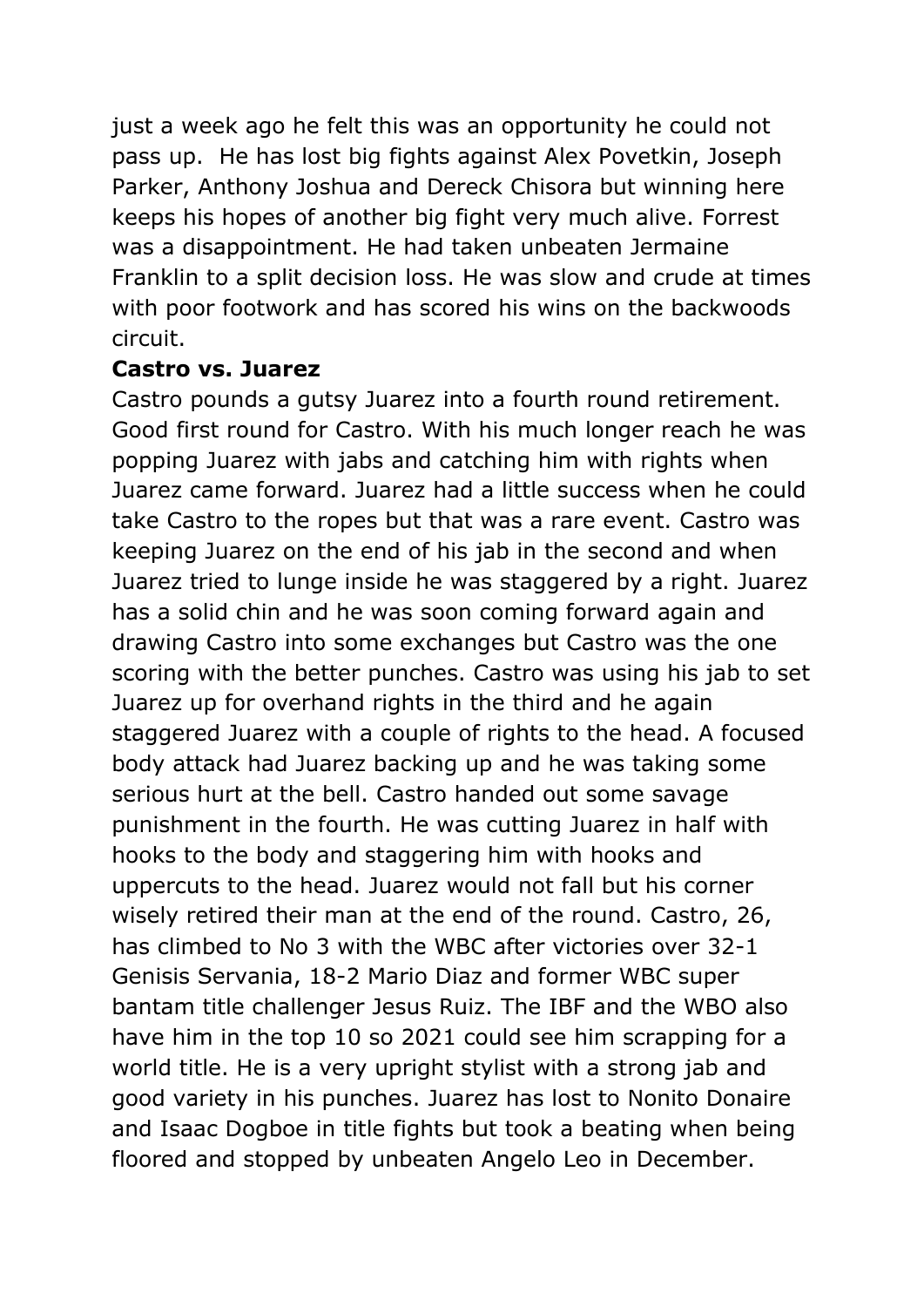# **July 10**

### **Pionki, Poland: Light: Damian Wrzesinski (20-1-2,1ND) W KO 4W Otto Gamez (19-3). Heavy: Marcin Siwy (21-0) W TKO 1 Kamil Bodzioch (6-1) Wrzesinski vs. Gamez**

Local fighter Wrzesinski beats Venezuelan inside four rounds. Wrzesinski took the first round with some strong jabs although Gamez showed some clever upper body movement and quick hands. Gamez was livelier in the second. He was holding his hands low and springing forward with some useful hooks. Wrzesinski was finding the target with long rights in the third and with Gamez, who has spent most of his career fighting at super bantam, lacking the power to keep him out Wrzesinski continued to get through with heavy rights with Gamez looking shaky at the bell. Wrzesinski rocked Gamez with rights at the start of the fourth and Gamez looked ready to go but the right that put him down only seemed to skim past the Venezuelan's head. Gamez showed no inclination to get up and just sat watching the referee count him out. Wrzesinski, 33, retains the Polish International title with his sixth inside the distance win. His only loss is a majority verdict against Jean Pierre Bauwens in 2017 and he is 9-0-1, 1ND since then but against carefully selected opposition. Gamez record is misleading. Like so many Venezuelan fighters his record is heavily padded with 19 of his victims having only 12 wins between them and he collapsed here once Wrzesinski applied pressure.

#### **Siwy vs. Bodzioch**

Siwy blows away novice Bodzioch. Siwy went after the quick finish and Bodzioch was forced to stand and trade. A left followed by a right to the head put Bodzioch down heavily. He made it to his feet but Siwy drove him to the ropes and staggered him with another big right the referee stepped in. Despite his impressive statistics Siwy only creeps into the EBU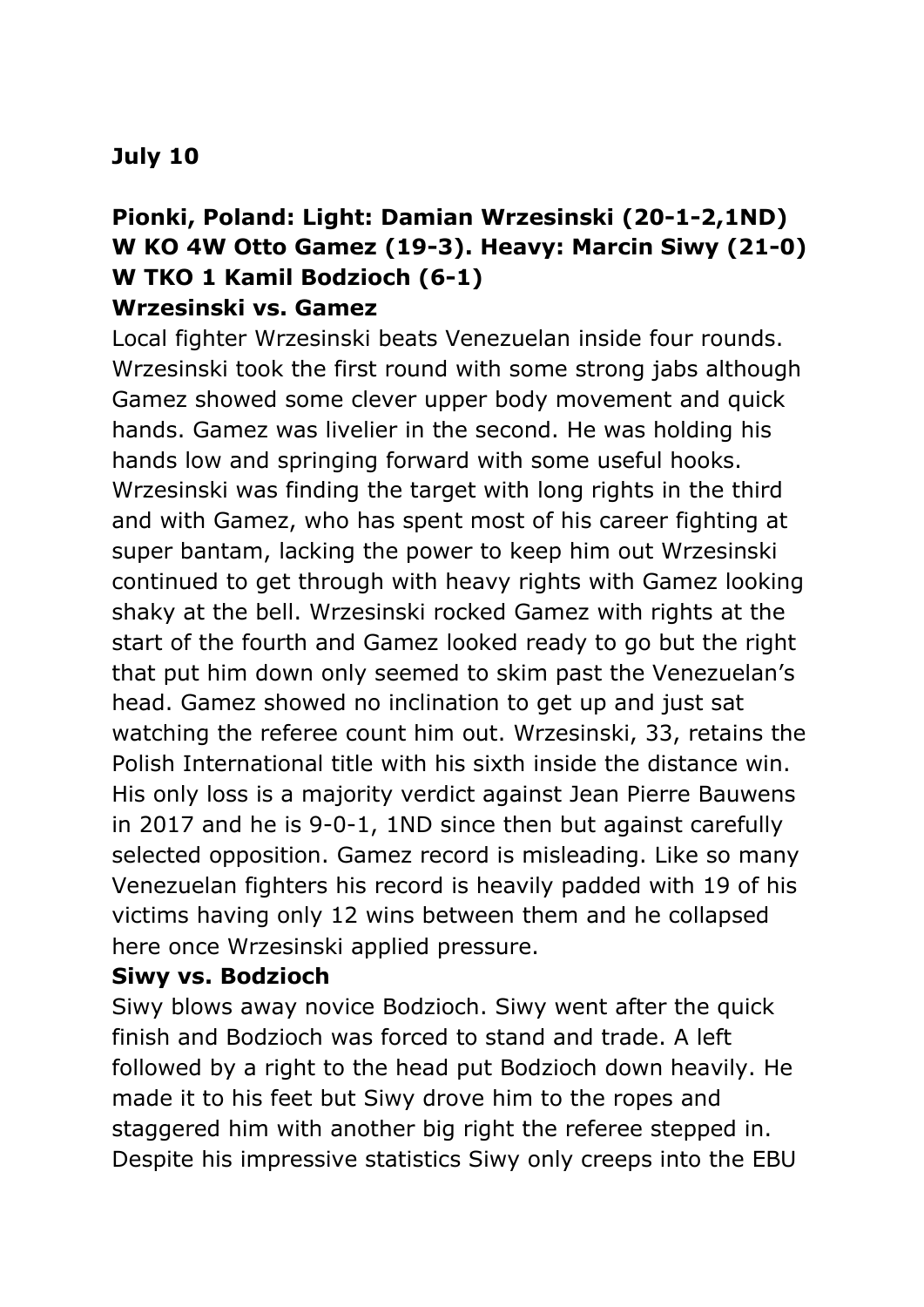ratings at No 17 due to his low quality opposition. Bodzioch was overmatched here but is only 24 so he will have time to recover from this poor performance.

# **London, England: Super Bantam: Brad Foster (13-0-2) W PTS 12 James Beech (12-1). Super Welter: Hamzah Sheeraz (11-0) W RTD 6 Paul Kean (12-2). Light: Mark Chamberlain (6-0) W TKO 1 Stu Greener (3-5). Foster vs. Beech**

Foster successfully defends his British and Commonwealth titles with a hard-fought unanimous verdict over fellow Midlander Beech. The fight started at a hectic pace and that set the pattern for the whole twelve rounds. Foster's combination punches gave him the first two rounds but Beech banged back to take the third. Beech was cut over the left eye in the fourth and Foster was impressive with his hooking to the body with both hands. The fifth was a little scrappier and close but both fighters scored well in the sixth with Foster again attacking hard to the body but with Beech countering well. A right from Foster brought blood from Beech's nose in the seventh. The pace of the fight was still high with both landing quality punches in a fight that was there for either fighter to take. The entertainment level was high and it was a pity there were no spectators to enjoy the spectacle. Foster outlanded Beech in the eighth but was warned for being careless with his head and was cut over his left eye. Again the body work from Foster was impressive but Beech kept firing back hard. Both landed with good punches in the tenth with Foster slightly ahead but with the fight still liable to go either way. Foster's body punching paid dividends over the final two rounds as he hammered at Beech with combinations of hooks and uppercuts to emerge a clear winner. Scores 116-113 twice and 117-111 for Foster. The 22-year-old "Blade" was making the fourth defence of the British title making him the owner of the Lonsdale Belt the highest quality trophy in boxing and this was the third defence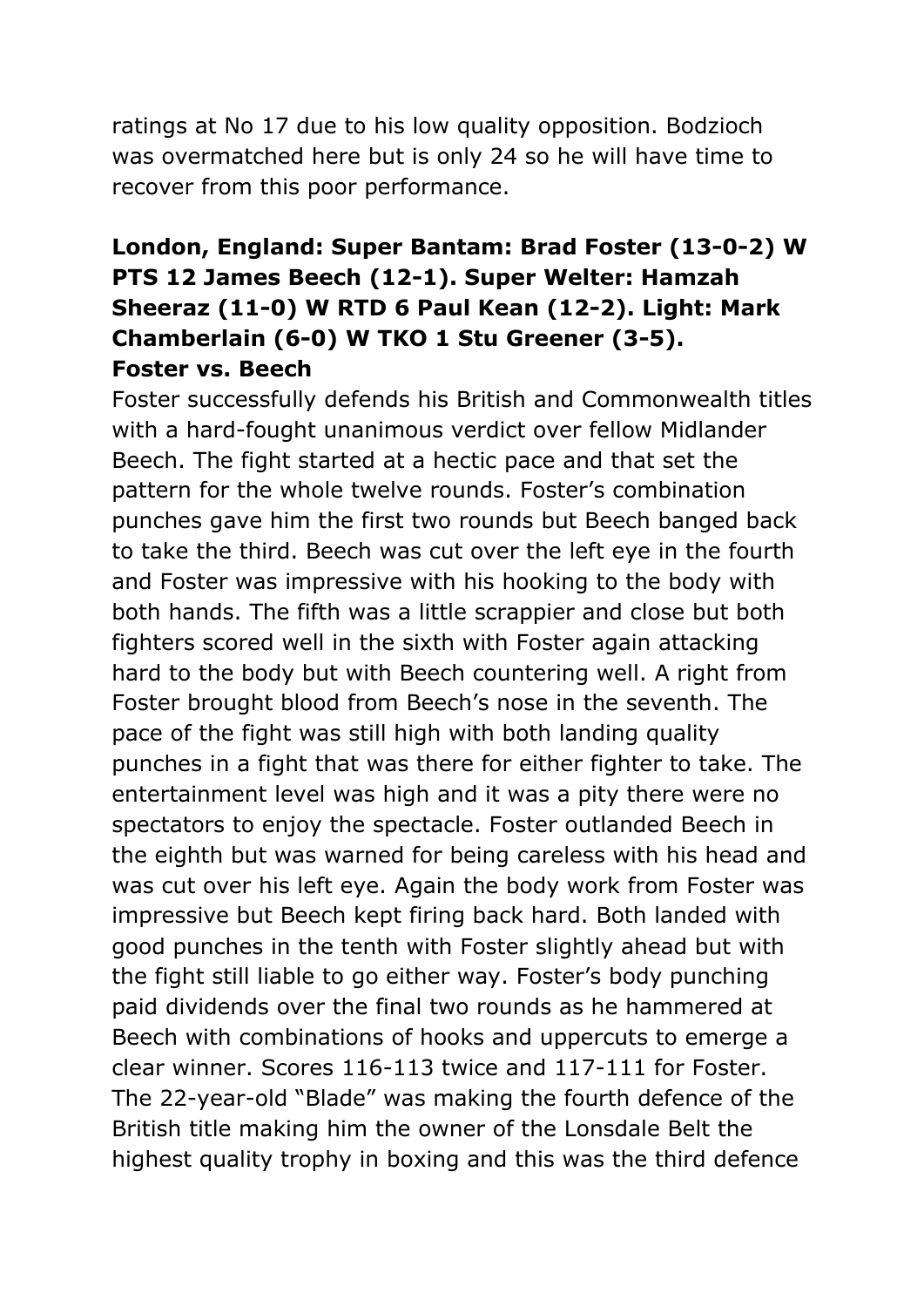of his Commonwealth belt. He is making great progress. Despite losing Beech enhanced his profile with his performance here. This is the fifth fight in which he has suffered a cut so that may be a problem for him.

#### **Sheeraz vs. Kean**

Sheeraz continues his excellent progress with battering of Kean. Great start for Sheeraz as with just ten seconds gone in the opening round he landed a short right to the head that dumped Kean on the floor. Kean beat the count and survived by boxing and moving. The 6'1" Sheeraz dominated the second with some stiff jabs and landed a rib-bending left to the body that hurt Kean. Sheeraz kept up the pressure over the third and fourth with Kean punching back when he could but spending most of the time pinned to the ropes as Sheeraz connected with long rights. Kean did a bit better in the fifth firing hooks to the body of the taller Sheeraz but he took a pounding on the ropes before the bell. Sheeraz continued to land heavily in the sixth and with Kean cut over his right eye and never in with a chance his corner stopped the fight before the start of the seventh. The 21-year-old Sheeraz dedicated his victory to his aunt who died from COVID-19 leaving five children including quadruplets motherless. He retains the WBO European title with his seventh inside the distance win and he looks an outstanding prospect. Scottish Area champion Kean had won his last four fights but was never in with a chance after that first right hand.

#### **Chamberlain vs. Greener**

Southpaw hope Chamberlain gets another first round victory. Chamberlain sent Greener into the ropes with a left hook then landed a couple of body punches before two brutal lefts sent Greener down and the fight was stopped. All over in 55 seconds. Fourth first round finish for the 21-year-old former English Elite Level champion. Greener was coming off a win over unbeaten Tyler Davies but was wiped out in this one.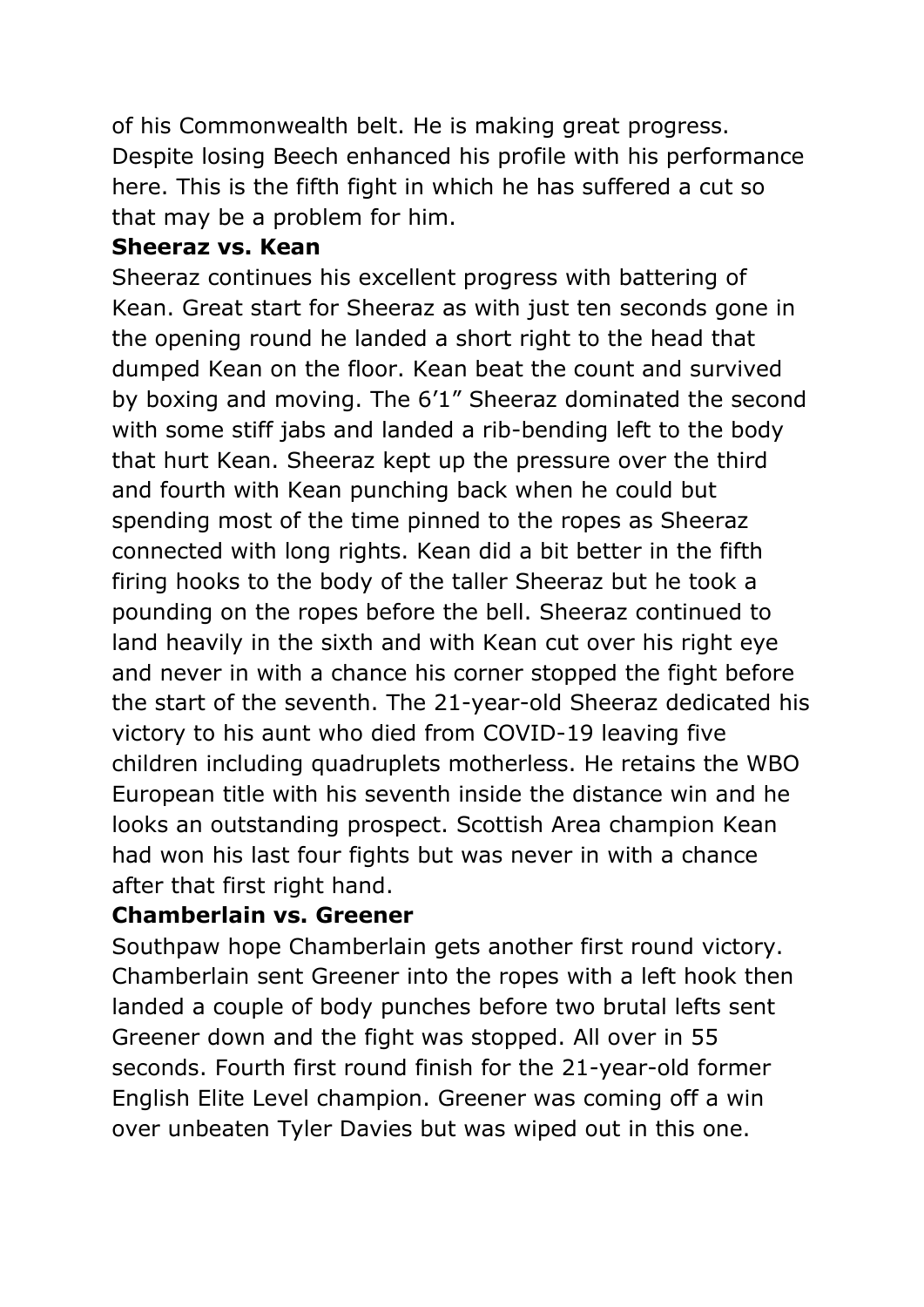## **Rosarito, Mexico: Welter: Ronald Cruz (21-5) W TKO 4 lisandro de los Santos (25-20-1). Feather: Malikai Johnson (7-0-1) W TKO 1 Rigo Cruz (2-4). Cruz vs. de los Santos**

Cruz batters poor de los Santos to defeat in four rounds. In a farcical one-sided bout Cruz handed out a beating to Mexican de los Santos all the way. Cruz lost a point in the third for low punches but other than that slip he just hammered away at human punch bag de los Santos until the referee called him off in the fourth round. A very chubby looking Puerto Rican-born Cruz was having his first fight since suffering three tough losses in a row in 2014 against Kermit Cintron, Errol Spence and Dmitry Mikhaylenko. de los Santos has a 100 % record. All of his 20 losses have come by KO/TKO

#### **Johnson vs. Cruz**

A bad night for boxers carrying the name Cruz. "Machine Gun" Johnson ended this one quickly. He was digging in some vicious body punches until Cruz dropped to his knees. Cruz just beat the count but the referee would not let him continue so all over in the first round. The 22-year-old Newark-born Johnson is now based in Sacramento. He started out in kick boxing. The draw on his record was a technical draw and he gets his third first round victory. All four of Cruz's losses have come inside three rounds.

# **July 11**

# **Toowoomba, Australia: Super Light: Steve Spark (10-1) W TKO 4 Michael Whitehead (7-4-1).**

In front of his home town fans Sparks retains the IBF Australasian title with stoppage of Whitehead. Sparks dropped Whitehead in the first and fourth rounds before the fight was stopped as Whitehead dropped to the floor under a barrage of punches. Now ten wins by KO/TKO including a run of eight on the bounce for the 23-year-old Australian No 1. Whitehead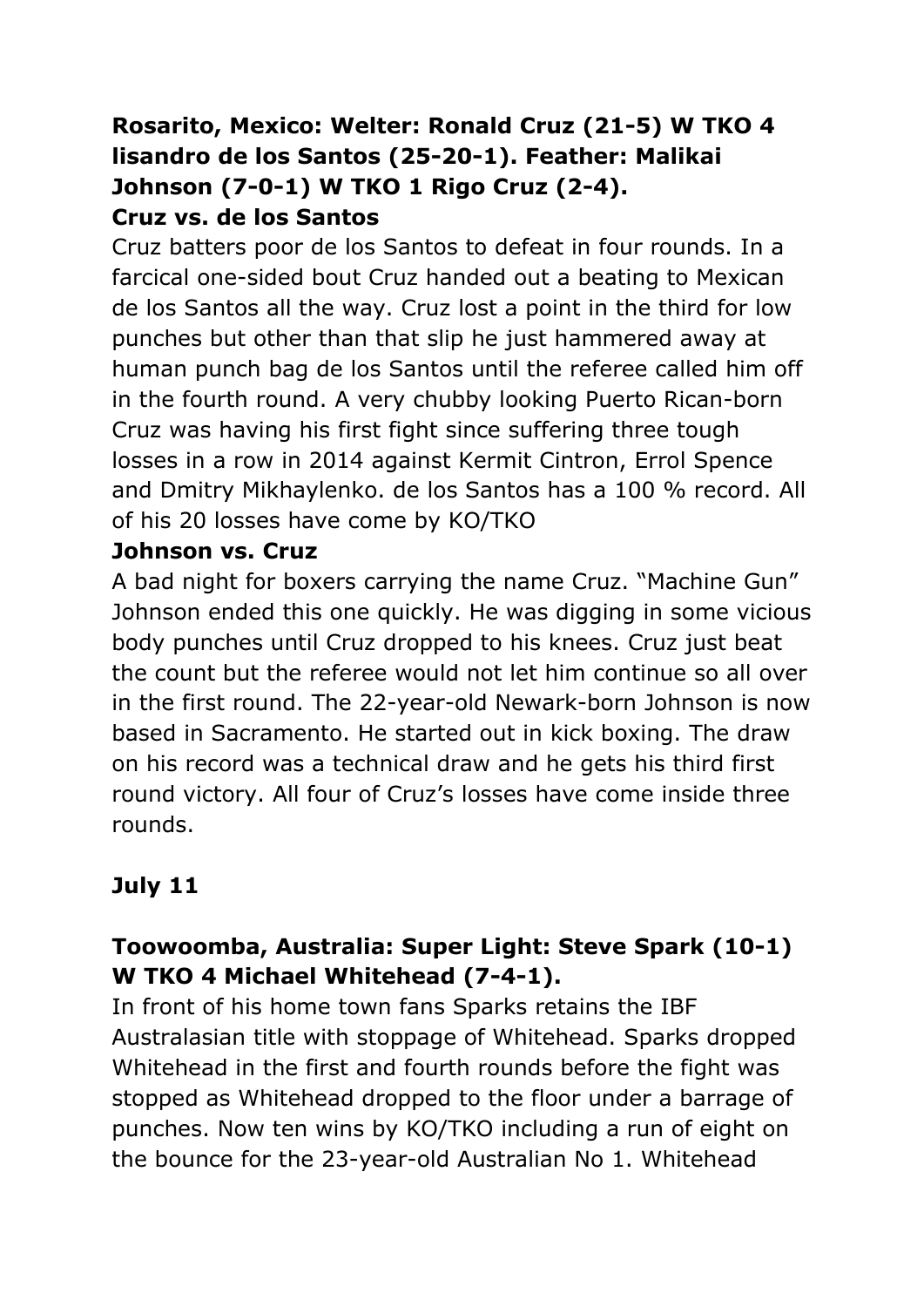going in the opposite direction with four losses in his last five fights.

# **Dusseldorf, Germany: Super Welter: Ahmed El Mousaoui (33-3-1) W TKO 2 Sergej Wotschel (14-5-1). Light Heavy: James Kraft (18-0-1) W PTS 6 Karel Horejsek (17-13-3).**

### **El Mousaoui vs. Wotschel**

Frenchman El Mousaoui crushes Wotschel in two rounds. El Mousaoui handed out serious punishment to a game Wotschel in the first. Wotschel tried to punch with El Mousaoui in the second but wilted under some left hooks to the body and was shaken with overhand rights before the referee jumped in and halted the fight. El Mousaoui, 30, lost important fights against Jeff Horn and Ceferino Rodriguez but has re-established himself with a run of nine wins against an acceptable level of opponents. German-based Russian Wotschel had won 8 of his last 9 fights and this is his first loss by KO/TKO.

#### **Kraft vs. Horejsek**

Home advantage played a big part here as Kraft takes a split decision over Czech Horejsek. The visitor was able to rumble past the reach of the 6'3" Kraft and did enough damaged inside to earn at least a draw but to no one's surprise the judges gave Kraft a split decision win. The 23-year-old "Baby Boy" from Munich turned pro at 17 so is still learning the sport and being carefully protected but in struggling to get by the 38-year-old Horejsek he looks to still need plenty of protection. On a good night Horejsek can be competitive as in the past he has drawn with Lennox Clarke and Adam Deines and taken Rocky Fielding the distance.

**Biloxi, MS, USA: Cruiser: DeShon Webster (12-3-3) DREW 10 Samuel Clarkson (22-6-1). Middle: Vladimir Hernandez (11-4) W PTS 10 Aaron Coley (16-3-1). Super**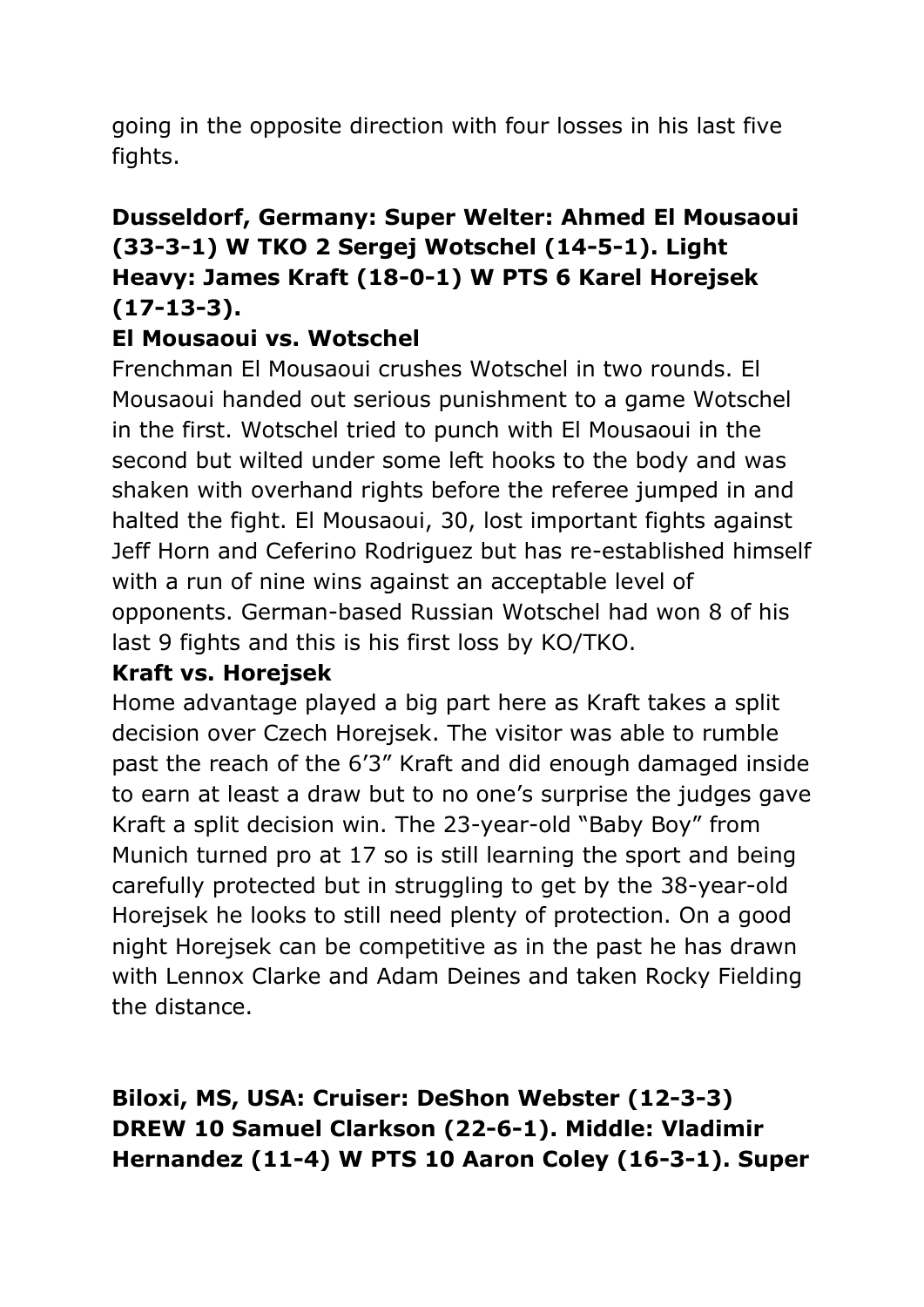# **Feather: Jeremy Hill (12-0) W PTS 8 Xavier Wilson (11- 2-1). Super Middle: Lorenzo Simpson (8-0) W KO Alex Duarte (16-9-1).**

# **Webster vs. Clarkson**

In the first boxing show in the USA in front of a live audience since early March Webster and Clarkson fight to a draw in an entertaining contest. Clarkson was forcing the fight early but Webster was boxing well. He was landing more with Clarkson throwing fewer but heavier shots. Clarkson rocked Webster with a right in the fifth but Webster steadied himself and looked to have a small lead after eight. Clarkson came on strong with a series of hooks to take the ninth and chased Webster down in the tenth to close the gap. Scores 95-95 twice making it a majority draw with a score of 96-94on the third card but it was not announced who had the 96-94 score. Both were in need of a victory with Webster losing over twelve rounds against Tervel Pulev in December and Clarkson to Israel Duffus in March.

#### **Hernandez vs. Coley**

Minor upset as Hernandez rebounds from consecutive losses to take a split decision over fellow-southpaw Coley. This was close to the final bell with Hernandez just outworking the taller Coley. The judge's cards showed two scores of 96-94 for Hernandez and 96-94 for Coley. Denver-based Mexican Hernandez has a couple of useful victories on his record but had been stopped by Israil Madrimov and outpointed by French star Souleymane Cissokho in his last two fights. Californian Coley had won 7 of his last 8 outings.

# **Hill vs. Wilson**

Hill gets unanimous decision over Texas-based Wilson. Scores 78-73, 77-74 and 77-76 for Hill. Good win for the lanky Hill but the scores are deceptive as Hill scored two knockdowns in a fight that saw both fighters rocked on numerous occasions in what was otherwise very closely contested. Hill was moving up to eight rounds for the first time.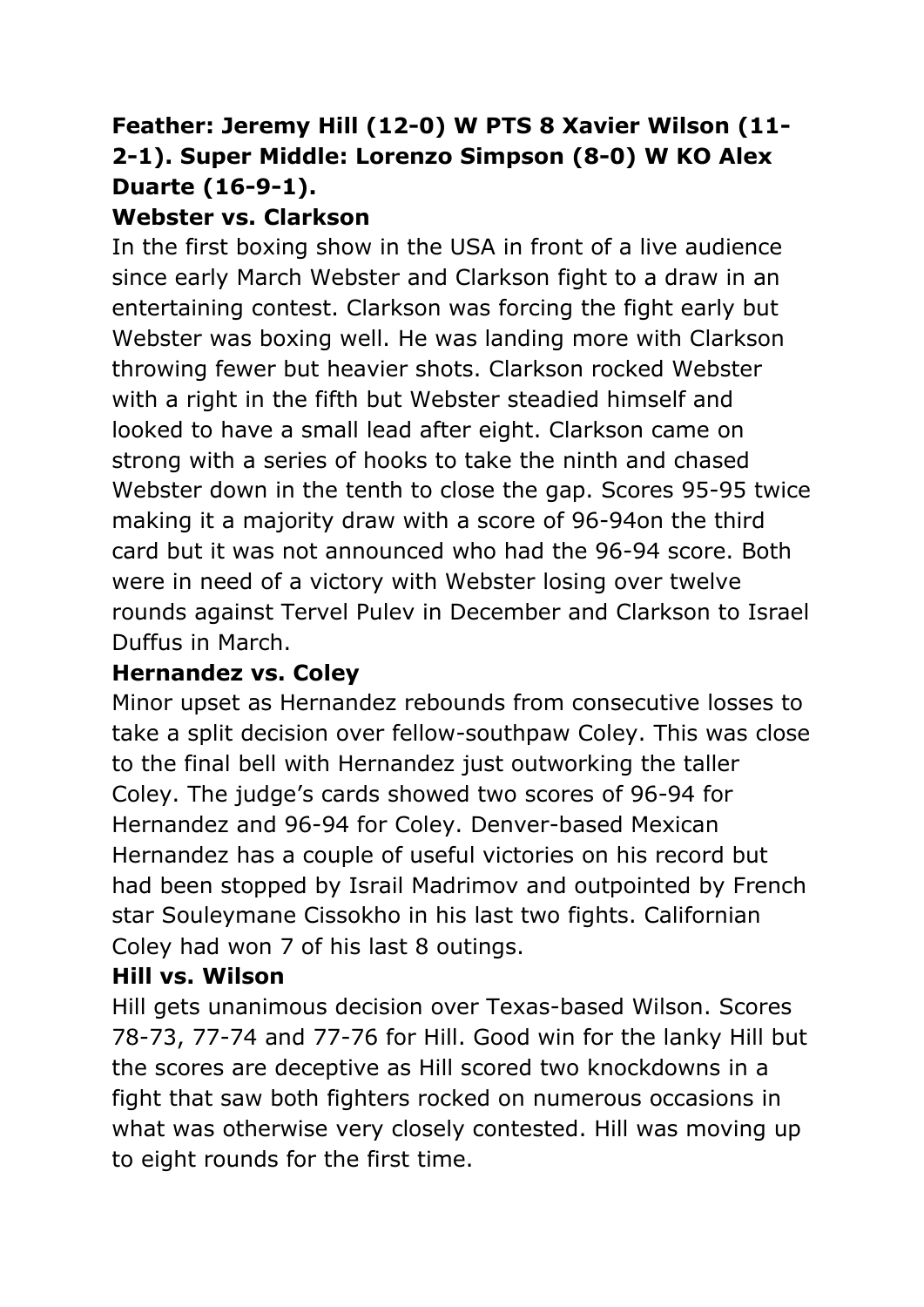### **Simpson vs. Duarte**

No round given but "Truck" Simpson produces a savage left hook to the body that almost cut poor Duarte in half. Fifth win by KO/TKO for the 20-year-old southpaw from West Baltimore. He is one to watch having won a gold medal at the US Silver Gloves Tournament for six year in a row as he grew from 95lbs to 165lbs. He also took gold at the National Police Athletic and the US Under-17 and Under-19 Championships. In the background at just four years of age he had the trauma of watching his father bleed to death from a gunshot wound on the streets of West Baltimore. Brazilian Duarte suffers his tenth loss by KO/TKO.

**Fight of the week** (Significance): Carlos Takam's win should see him get at least one more big payday

**Fight of the week** (Entertainment) Brad Foster vs. James Beech was twelve rounds of quality and exciting action with honourable mention to Andres Cortes vs. Alejandro Salinas in an eight round war

**Fighter of the week**: Jose Zepeda for brushing aside useful Kendo Castaneda to keep himself in the title picture

**Punch of the week**: The left to the body from Lorenzo Simpson which had Alex Duarte writhing on the canvas in agony

**Upset of the week**: No biggie but Andy Vences was a slight favourite over Luis Alberto Lopez

**Prospect watch**: British super welter Hamzah Sheeraz 11-0 who shoed skill and power in halting Paul Kean.

#### **Observations:**

Activity picking as between Tuesday and Saturday there were shows in America, Poland, United Kingdom, Australia, Czech Republic, Germany, Latvia, Mexico, New Zealand, Thailand and South Korea.